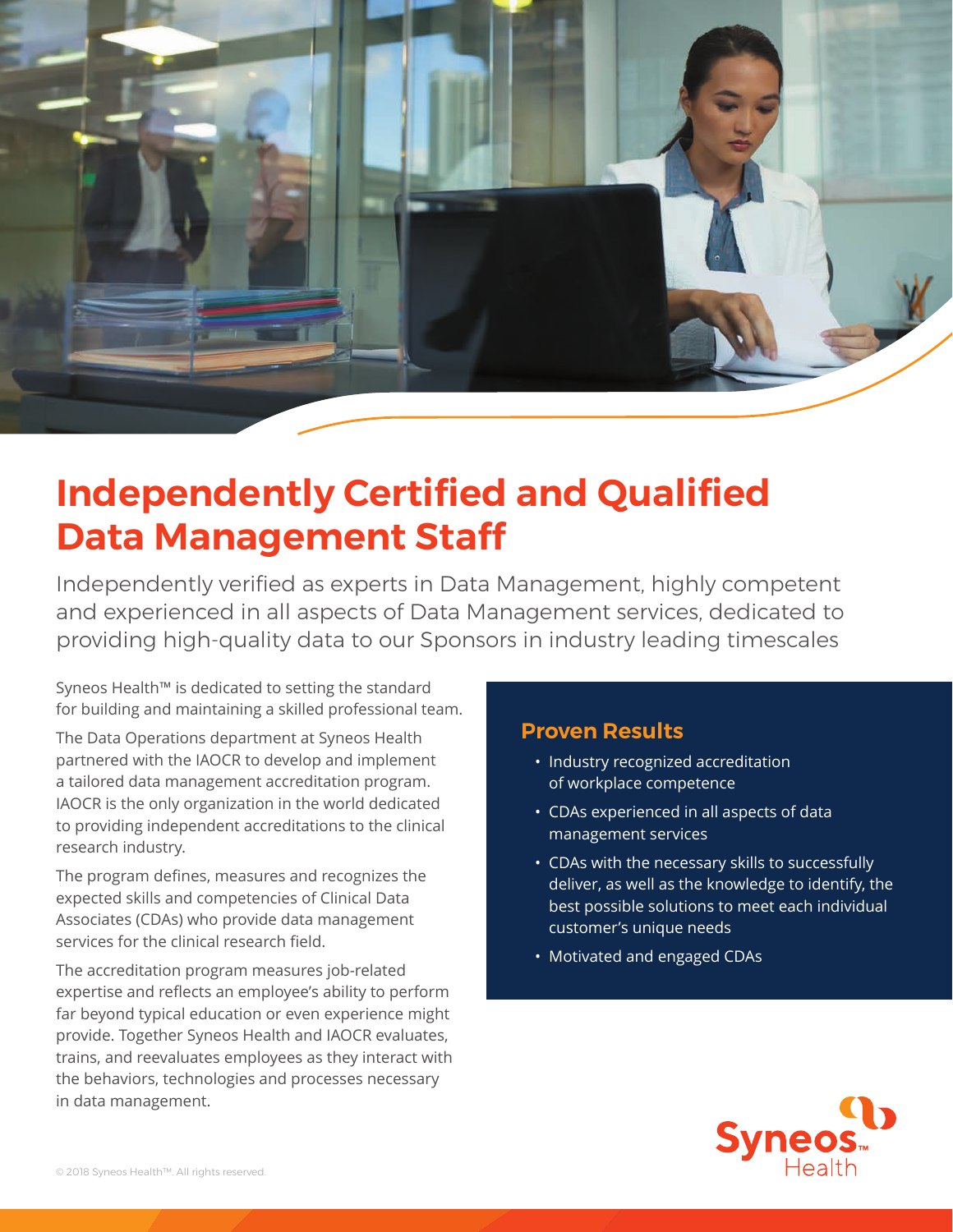### **The Certification Process**

# Fundamentals Certification

12-36 months of training and assessments

**+** IAOCR verification of workplace competence



12 months of training and assessments

**+** IAOCR verification of workplace competence



### **Proven Results**

- Training conducted by accredited Qualified Clinical Research Trainers (TIACR)
- IAOCR accredited training program
- CDAs who understand why and how each requirement and deliverable connect are able to quickly assess the implications of any changes
- Data management employees with IAOCR verifiable expertise in those activities necessary to bring projects to a successful conclusion

Syneos Health is committed to training and developing our CDAs while allowing them to have independent responsibility for their own success. The IAOCR CDA certification allows employees to take ownership of their career development and increase their engagement with the company.

Together with the experts at IAOCR we have developed four learning outcomes for the program:

- **1** Understand the clinical trial process
- **2** Understand the role of the data management function within the clinical trial process
- **3** Understand how clinical research is regulated
- **4** Understand how to deliver high-quality clinical data for analysis

The program employs a variety of learning techniques leading up to and including the final credentialing in which the CDAs are evaluated through their responses to essay questions. The use of essay questions as the final assessment is crucial to the success of the program allowing Syneos Health to evaluate the detailed knowledge and comprehension the CDA has gained through the program, as well as their on-the-job, real-life experience. It eliminates guessing and requires a comprehensive knowledge of the skills and information required to be a successful CDA.